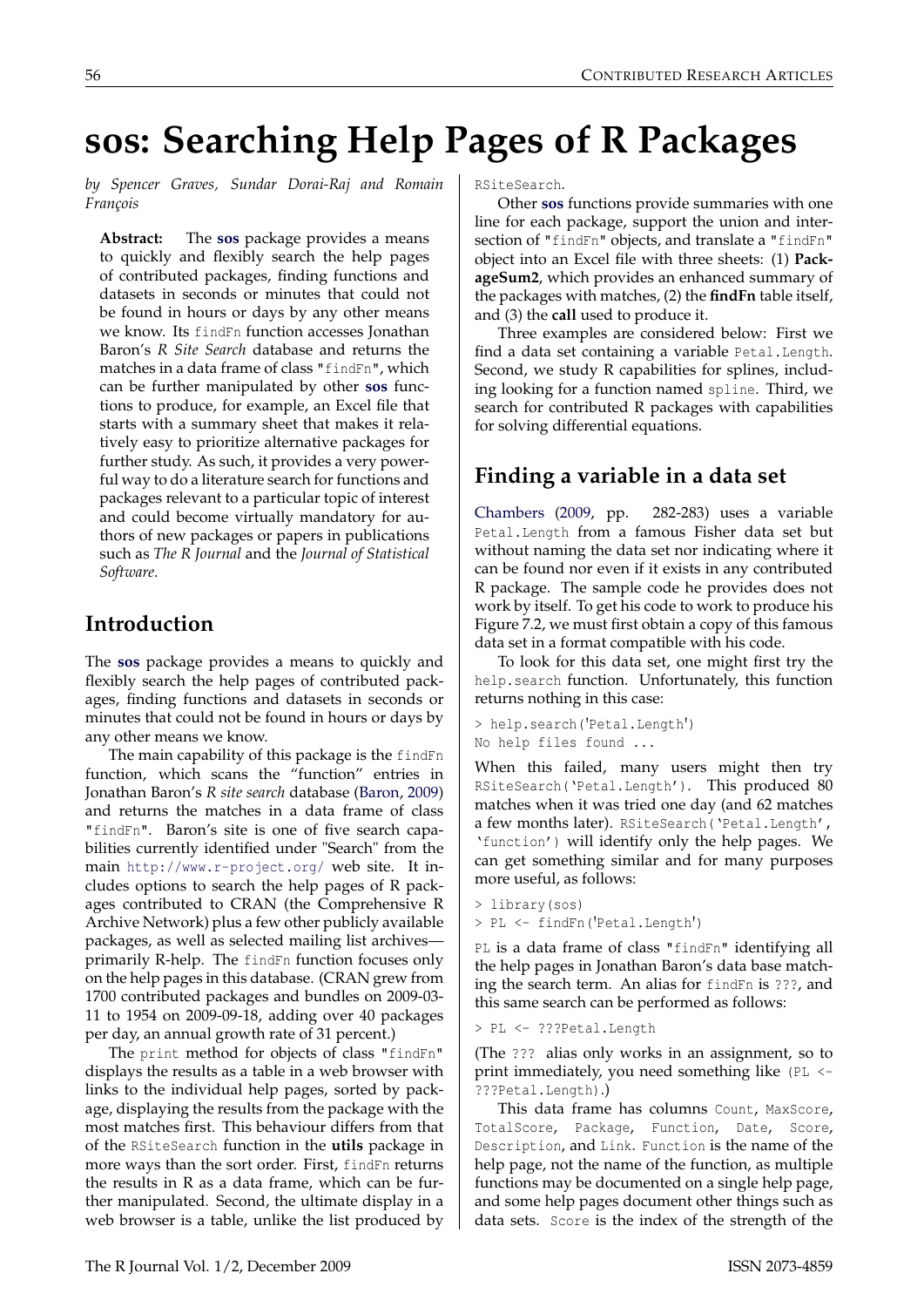match. It is used by Baron's search engine to decide which items to display first. Package is the name of the package containing Function. Count gives the total number of matches in Package found in this findFn call. By default, the findFn object is sorted by Count, MaxScore, TotalScore, and Package (to place the most important Package first), then by Score and Function.

The summary method for such an object prints a table giving for each Package the Count (number of matches), MaxScore (max of Score), TotalScore (sum of Score), and Date, sorted like a Pareto chart to place the Package with the most help pages first:

```
> # the following table has been
> # manually edited for clarity
> summary(PL)
```
Total number of matches: 27 Downloaded 27 links in 14 packages. Packages with at least 1 match using search pattern 'Petal.Length': Package Count MaxScore TotalScore Date yaImpute 8 1 8 2009-08-16  $\langle \quad \rangle$ datasets 1 2 2 2009-07-09  $\langle \cdot, \cdot \rangle$ 

(The Date here is the date that this package was added to Baron's database.)

One of the listed packages is **datasets**. Since it is part of the default R distribution, we decide to look there first. We can select that row of PL just like we would select a row from any other data frame:

```
> PL[PL$Package == 'datasets', 'Function']
[1] iris
```
Problem solved in less than a minute! Any other method known to the present authors would have taken substantially more time.

## **Finding packages with spline capabilities**

Almost four years ago, the lead author of this article decided he needed to learn more about splines. A literature search began as follows:

```
> RSiteSearch('spline')
```
(using the RSiteSearch function in the **utils** package). While preparing this manuscript, this command identified 1526 documents one day. That is too many. It can be restricted to functions as follows:

```
> RSiteSearch('spline', 'fun')
```
This identified only 739 one day (631 a few months earlier). That's an improvement over 1526 but is still too many. To get a quick overview of these 739, we can proceed as follows:

```
> splinePacs <- findFn('spline')
```
This downloaded a summary of the 400 highestscoring help pages in the 'RSiteSearch' data base in roughly 5-15 seconds, depending on the speed of the Internet connection. To get all 739 matches, increase the maxPages argument from its default 20:

```
> splineAll <- findFn('spline',
     maxPages = 999)
```
If we want to find a function named spline, we can proceed as follows:

```
> selSpl <- (splineAll[, 'Function'] ==
+ 'spline')
> splineAll[selSpl, ]
```
This has 0 rows, because there is no help page named spline. This does not mean that no function with that exact name exists, only that no help page has that name.

To look for help pages whose name includes the characters 'spline', we can use grepFn:

```
> grepFn('spline', splineAll,
      ignore.case = TRUE)
```
This returned a "findFn" object identifying 78 help pages. When this was run while preparing this manuscript, the sixth row was lspline in the **assist** package, which has a Score of 1. (On another day, the results could be different, because CRAN changes over time.) This was the sixth row in this table, because it is in the **assist** package, which had a total of 34 help pages matching the search term, but this was the only one whose name matched the pattern passed to grepFn.

We could next print the splineAll "findFn" object. However, it may not be easy to digest a table with 739 rows.

summary(splineAll) would tell us that the 739 help pages came from 191 different packages and display the first minPackages  $= 12$  such packages. (If other packages had the same number of matches as the twelfth package, they would also appear in this summary.)

A more complete view can be obtained in MS Excel format using the writeFindFn2xls function:

> writeFindFn2xls(splineAll)

(findFn2xls is an alias for writeFindFn2xls. We use the longer version here, as it may be easier to remember.)

If either the **[WriteXLS](http://cran.r-project.org/package=WriteXLS)** package and compatible Perl code are properly installed or if you are running Windows with the **[RODBC](http://cran.r-project.org/package=RODBC)** package, this produces an Excel file in the working directory named 'splineAll.xls', containing the following three worksheets: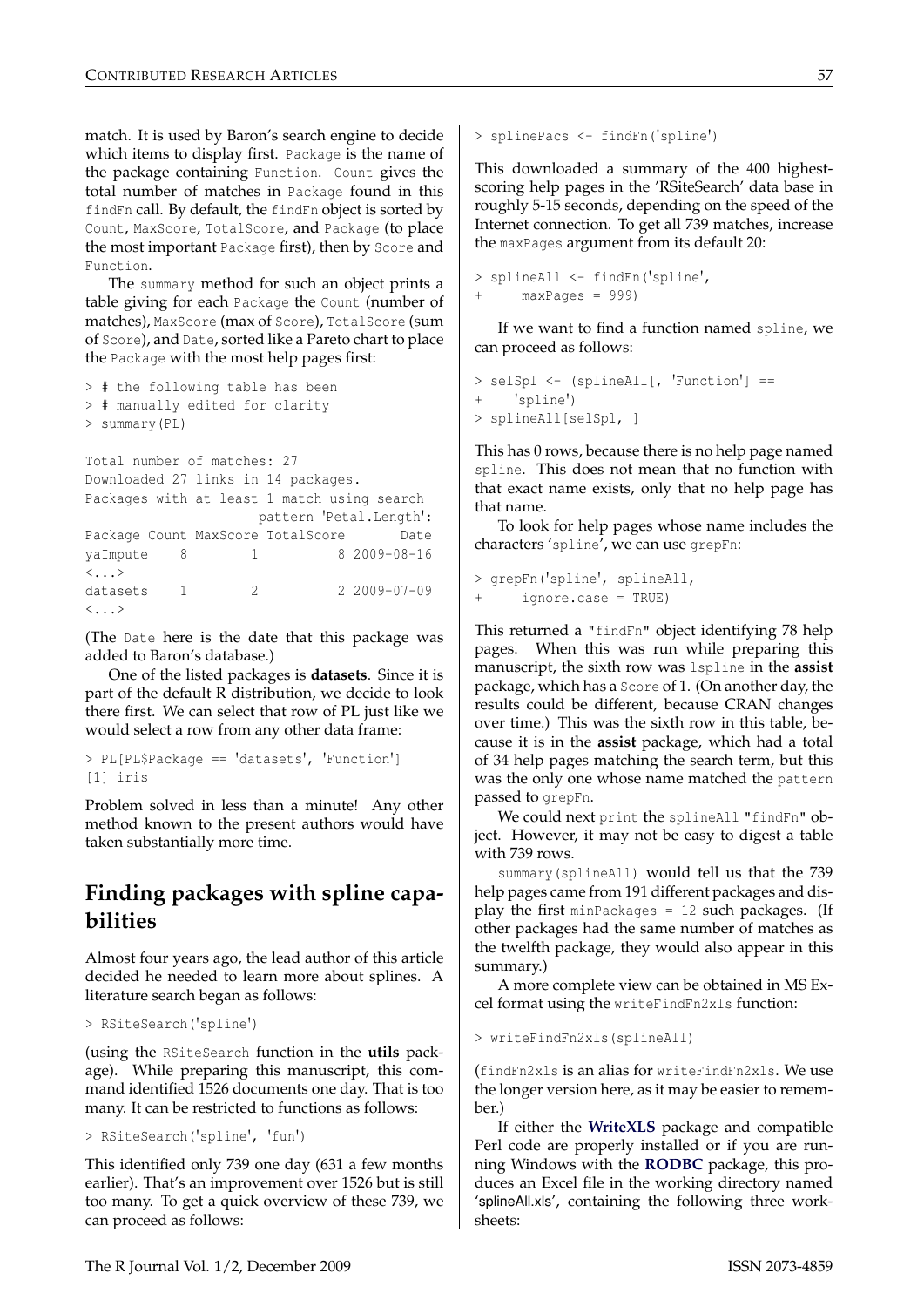- The **PackageSum2** sheet includes one line for each package with a matching help page, enhanced by providing information for locally installed packages not available in the "findFn" object.
- The **findFn** sheet contains the search results.
- The **call** sheet gives the call to findFn that generated these search results.

If writeFindFn2xls cannot produce an Excel file with your installation, it will write three 'csv' files with names 'splineAll-sum.csv', 'splineAll.csv', and 'splineAll-call.csv', corresponding to the three worksheets described above. (Users who do not have MS Excel may like to know that Open Office Calc can open a standard 'xls' file and can similarly create such files [\(Openoffice.org,](#page-3-2) [2009\)](#page-3-2).)

The **PackageSum2** sheet is created by the PackageSum2 function, which adds information from installed packages not obtained by findFn. The extended summary includes the package title and date, plus the names of the author and the maintainer, the number of help pages in the package, and the name(s) of any vignettes. This can be quite valuable in prioritizing packages for further study. Other things being equal, we think most people would rather learn how to use a package being actively maintained than one that has not changed in five years. Similarly, we might prefer to study a capability in a larger package than a smaller one, because the rest of the package might provide other useful tools or a broader context for understanding the capability of interest.

These extra fields, package title, etc., are blank for packages in the "findFn" object not installed locally. For installed packages, the Date refers to the *packaged* date rather than the date the package was added to Baron's database.

Therefore, the value of PackageSum2 can be increased by running install.packages (from the **utils** package) to install packages not currently available locally and update.packages() to ensure the local availability of the latest versions for all installed packages.

To make it easier to add desired packages, the **[sos](http://cran.r-project.org/package=sos)** package includes an installPackages function, which checks all the packages in a "findFn" object for which the number of matches exceeds a second argument minCount and installs any of those not already available locally; the default minCount is the square root of the largest Count. Therefore, the results from PackageSum2 and the **PackageSum2** sheet created by writeFindFn2xls will typically contain more information after running installPackages than before.

To summarize, three lines of code gave us a very powerful summary of spline capabilities in contributed R packages:

```
splineAll <- findFn('spline', maxPages = 999)
installPackages(splineAll)
writeFindFn2xls(splineAll)
```
The resulting 'splineAll.xls' file can help establish priorities for further study of the different packages and functions. An analysis of this nature almost four years ago led the lead author to the **[fda](http://cran.r-project.org/package=fda)** package and its companion books, which further led to a collaboration that has produced joint presentations at three different conferences and a joint book [\(Ramsay et al.,](#page-3-3) [2009\)](#page-3-3).

## **Combining search results**

The lead author of this article recently gave an invited presentation on "Fitting Nonlinear Differential Equations to Data in  $R''$ <sup>[1](#page-2-0)</sup>. A key part of preparing for that presentation was a search of contributed R code, which proceeded roughly as follows:

```
> de <- findFn('differential equation')
> des <- findFn('differential equations')
> de. <- de | des
```
The object de has 53 rows, while des has 105. If this search engine were simply searching for character strings, de would be larger than des, rather than the other way around. The last object de. is the union of de and des; '|' is an alias for unionFindFn. The de. object has 124 rows, which suggests that the corresponding intersection must have  $(53+105-124) = 34$ . This can be confirmed via nrow (de  $\&$  des). (' $\&'$  is an alias for intersectFindFn.)

To make everthing in de. locally available, we can use installPackages(de., minCount =  $1$ ). This installed all referenced packages except rmutil and a dependency Biobase, which were not available on CRAN but are included in Jonathan Baron's R Site Search data base.

Next, writeFindFn2xls(de.) produced a file 'de..xls' in the working directory. (The working directory can be identified via getwd().)

The **PackageSum2** sheet of that Excel file provided a quick summary of packages with matches, sorted to put the package with the most matches first. In this case, this first package was **[deSolve](http://cran.r-project.org/package=deSolve)**, which provides, "General solvers for initial value problems of ordinary differential equations (ODE), partial differential equations (PDE) and differential algebraic equations (DAE)". This is clearly quite relevant to the subject. The second package was **[PKfit](http://cran.r-project.org/package=PKfit)**, which is "A Data Analysis Tool for Pharmacokinetics". This may

<span id="page-2-0"></span><sup>1</sup>Workshop on Statistical Methods for Dynamic System Models, Vancouver, 2009: [http://stat.sfu.ca/~dac5/workshop09/Spencer\\_](http://stat.sfu.ca/~dac5/workshop09/Spencer_Graves.html) [Graves.html](http://stat.sfu.ca/~dac5/workshop09/Spencer_Graves.html)